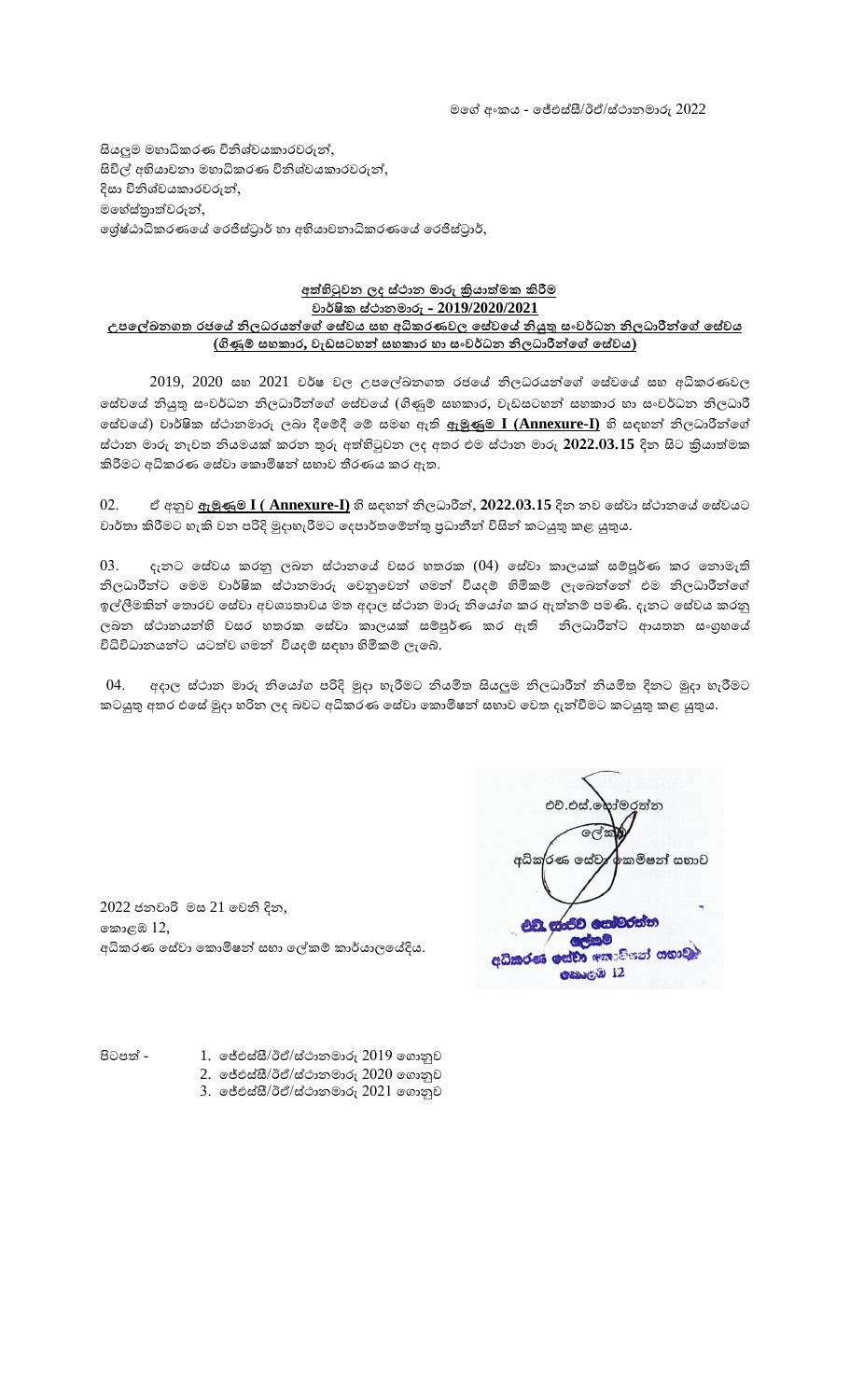# **Annexure - 01**

# **List of officers who have been transferred under annual transfers for years 2019, 2020 & 2021 and whose transfers have been deferred until further notice**

#### **01. Court Registrars' Service**

| S/N | Name & Grade   | <b>Present Station</b> | <b>Transferred Station</b> |
|-----|----------------|------------------------|----------------------------|
| . . | Mr.U.L.A.Ameer | <b>HC</b> Batticaloa   | DC Kalmunai                |
|     | Registrar Gr.I |                        |                            |

#### **02. Court Stenographers' Service**

| S/N | Name & Grade              | <b>Present Station</b>   | <b>Transferred Station</b> |
|-----|---------------------------|--------------------------|----------------------------|
|     |                           |                          |                            |
| 01. | Mrs.A.K.Nayana Subhashini | Court of Appeal          | CAHC Gampaha               |
|     | Gr I (English)            |                          |                            |
| 02. | Mrs.R.A.Champa Ranathunga | Court of Appeal          | CAHC Gampaha               |
|     | Gr I (English)            |                          |                            |
| 03. | Mrs.M.N.N.Perera          | Com.HC Colombo           | Court of Appeal            |
|     | Gr I (English)            |                          |                            |
| 04. | Mrs.H.P.W.S.Hewawasam     | CAHC Gampaha             | Com.HC Colombo             |
|     | Gr I (English)            |                          |                            |
| 05. | Mrs.T.T.N.L.Peiris        | <b>CAHC</b> Anuradhapura | Com.HC Colombo             |
|     | Gr.III (English)          |                          |                            |

### **03. Court Typists' Service**

| S/N | Name & Grade                               | <b>Present Station</b> | <b>Transferred Station</b> |
|-----|--------------------------------------------|------------------------|----------------------------|
| 01. | Mrs.K.M.N.K.K.Abeykoon<br>Gr.III (Sinhala) | <b>DC/MC Hatton</b>    | HC Kandy                   |
| 02. | Mrs.R.A.D.N.Rajapakshe<br>Gr.II (Sinhala)  | DC Ratnapura           | HC Avissawella             |
| 03. | Mrs.W.M.N.Harshani<br>Gr.II (Sinhala)      | <b>DC/MC Kantale</b>   | <b>MC</b> Trincomalee      |

## **04. Court Book Binders' Service**

| S/N | Name & Grade                      | <b>Present Station</b> | <b>Transferred Station</b> |
|-----|-----------------------------------|------------------------|----------------------------|
| 1.  | Mrs.S.D.Chandrika<br>Gr.III       | DC Colombo             | HC Avissawella             |
| 2.  | Mrs.Y.P.K.Priyadarshani<br>Gr.III | DC Colombo             | HC Avissawella             |
| 3.  | Miss.K.R.Pieris<br>Gr.III         | DC Colombo             | DC Kaduwela                |
| 4.  | Mr.K.Yasapala<br>Gr.II            | DC Colombo             | MC Siyambalanduwa          |
| 5.  | Mr.H.W.N.Premajayantha<br>Gr.III  | <b>CMC Colombo</b>     | <b>DC/MC</b> Moratuwa      |
| 6.  | Mrs.M.K.M.Mihirani<br>Gr.II       | <b>CMC Colombo</b>     | MC Elpitiya                |
| 7.  | Mr.K.L.A.S. Sampath<br>Gr.III     | MC Mt.Lavinia          | DC/MC Udugama              |